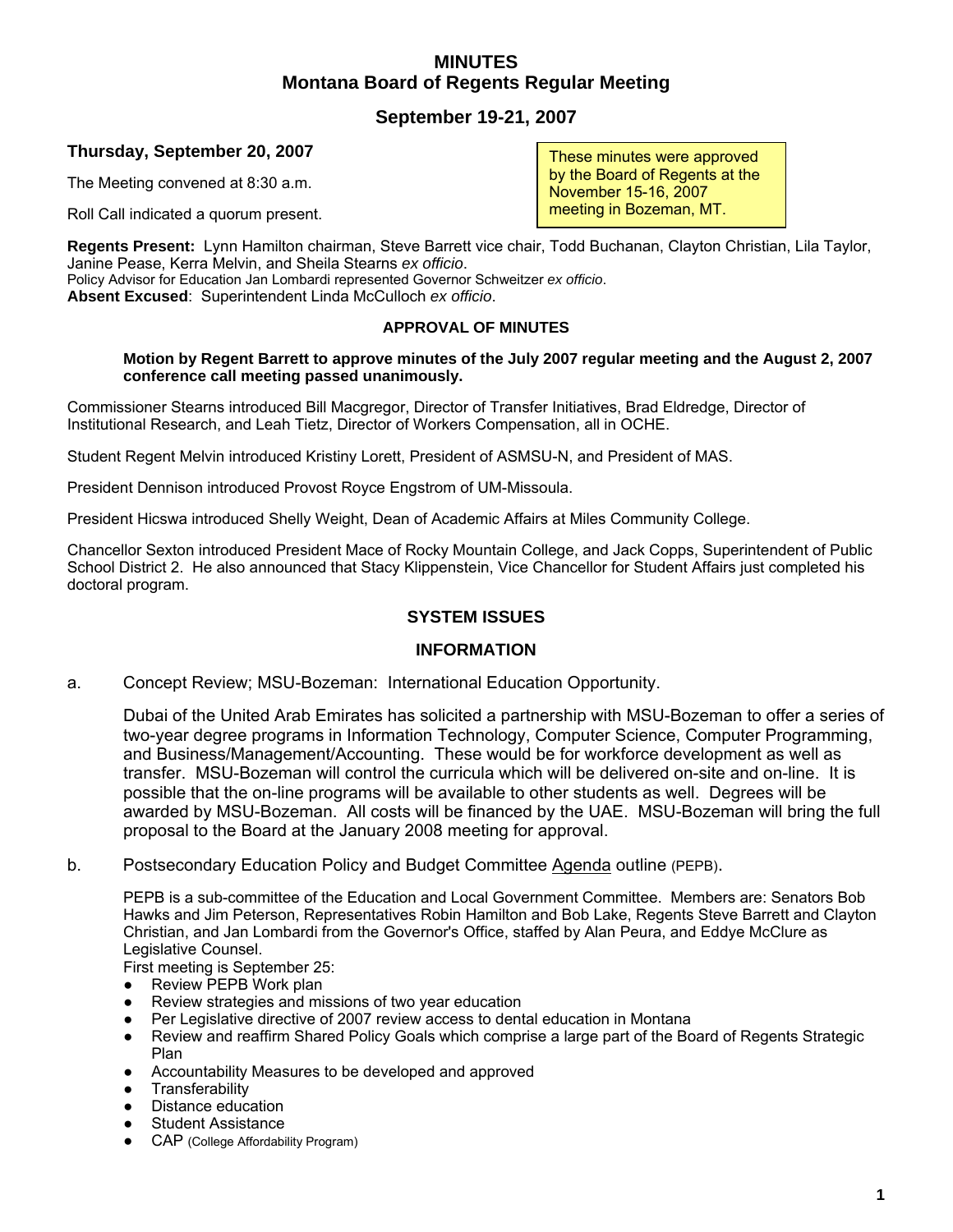- Review funding formula
- **Bitterroot Valley CC**
- P-20 Policy and Budget issues
- Strategic Role of 2-year Education
- 2011 Biennial Budget and accountability measures included in that budget

## c. 6 mill levy update.

Commissioner Stearns indicated development of civilian leadership (non-state employees) on this issue is underway. A committee will be in place by November or December 2007.

d. Campus written Reports.

There were no comments on this item.

# **CONSENT**

Appointment of Members to the Fire Services Training Advisory Council; MSU-Bozeman. **ITEM 136-2004- R0907**

## **Motion by Regent Barrett to approve passed unanimously.**

## **BOARD DISCUSSION**

Regent Hamilton introduced Victoria Clark of the Bitterroot Valley CC. Ms. Clark introduced Debra Rogala, Chair of Trustees Elect for the Bitterroot Valley CC.

Following a 15 minute recess, the meeting reconvened at 10:15 a.m.

MUS Directions:

Lumina Foundation survey on how public and parents look at higher education across the country found:

- Higher Education is a fundamental necessity
- Higher Education received high grades worth the cost
- Colleges and Universities are teaching students what they need to know
- Widespread concern about college loans
- Opportunity to attend college is being threatened
- Sense of urgency for higher education reform is diminished by:
	- Despite rising costs, many believe those who really want the education can somehow get it
	- Most believe effort by students is more important than kind of school they attend
- Most parents are very worried about paying for college but believe they will find a way to do it
- All minority parents, including high income, are disproportionately concerned about lack of opportunity for qualified students
- Public opinion on higher education is "the bloom is off the rose" (growing warning signs of public discontent with higher education)
- Majority of public do not believe colleges need to choose between maintaining quality, extending access, and holding down costs
- Americans prefer reforms that do not sacrifice quality or limit access
- Community conversations highlights.
	- Many people, even students, are unaware of what the College Affordability Plan is
	- MUS does not communicate adequately with public on workforce development
	- K-12 collaboration needs to be strengthened
	- Believe on the right track with distance education
	- Funding for colleges and universities is not well understood by the public, faculty and staff

Plan 2010 progress.

- **Topics for Discussion** 
	- Dramatically ease transferability
	- Remove regulatory obstacles for dual enrollment
	- Manage enrollment to stabilize under-utilized units loosen tie between funding and FTE
	- Expand enrollment of non-traditional students expand e-Learning
	- UM and MSU campuses should use a shared approach to recruit non-resident students
	- Strengthen two-year college connections
	- Examine credibility of name change for colleges of technology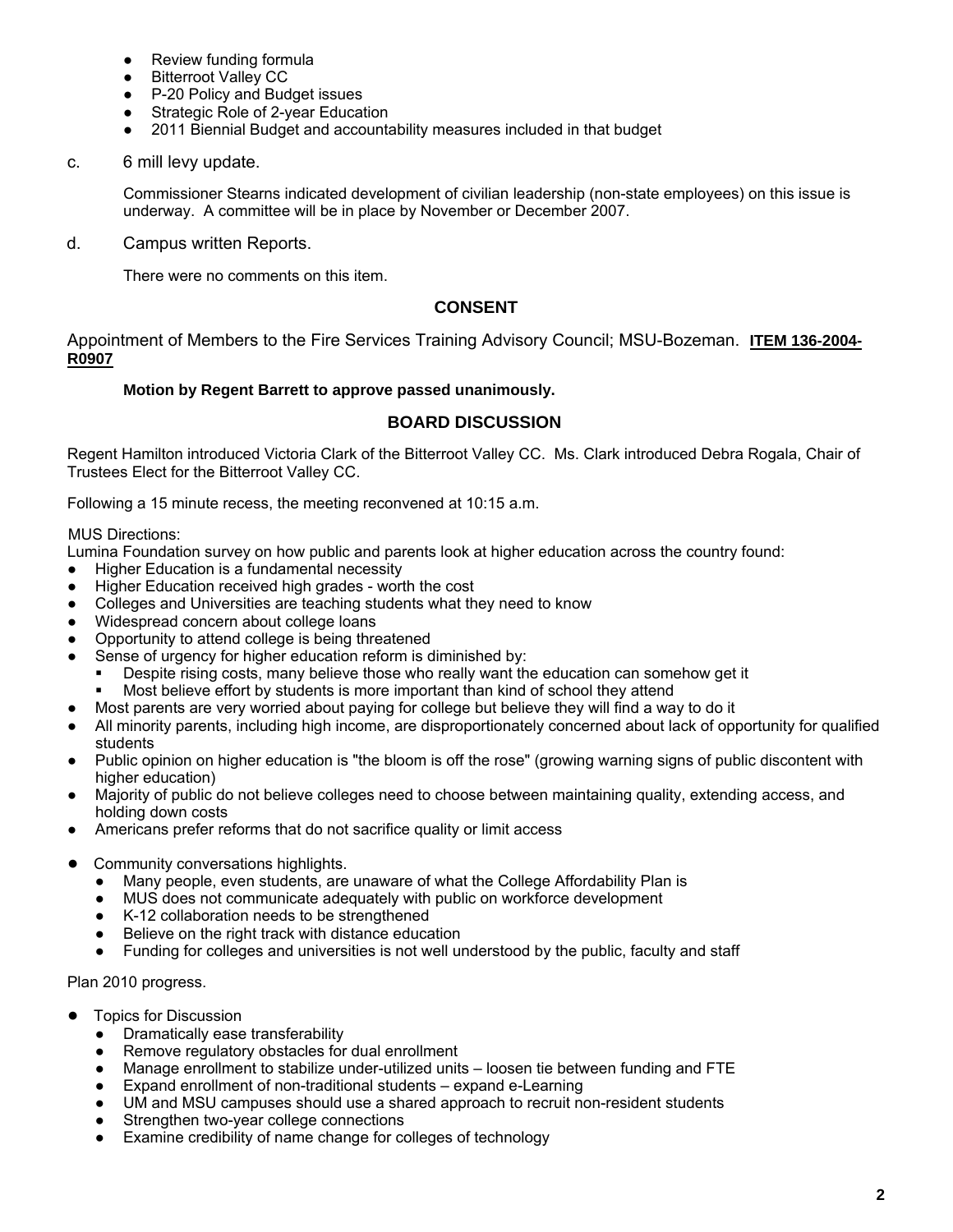- Promote honors programs for all two-year colleges
- Re-examine connection between MSU-Northern and Great Falls-College of Technology
- Consider renaming UM College of Technology
- Continue tuition cap for community/regional two-year education for two more years. Add three community colleges to extended tuition freeze for 2011 biennium
- Strategic tuition increases at six four-year+ units
- Implement recruitment/retention plan
- Consider establishing a MUS Foundation for public communication

Regent Pease reported that the K-C Task Force has met several times this year and set forth four areas of work for the next 18 months.

The priorities set forth are:

- 1) Implement a single system for educational data OCHE will take the lead
- 2) Clarify connection between high school exit standards and colleges admission standards OPI will take the lead
- 3) Adopt overarching dual enrollment policy statewide, establishing methods for developing, implementing, and monitoring dual enrollment in Montana post-secondary institutions – BPE will take the lead
- 4) Set reasonable but ambitious annual targets toward meeting 100% high school graduation, and provide incentives to schools for meeting them

Discussion points made:

- Name change for two year campuses might be superficial fix
- Keeping enrollment high may not be the best goal
- Rather than lowering the playing field, MUS should be raising the bar
- Rethink the funding model
- Listening sessions are suggesting that access and affordability are not the biggest issues, but rather effectiveness, efficiency, and quality
- Restructuring created collaboration to promote both quality and efficiency
	- Community colleges were not brought in sufficiently to better benefit Montana
- Mixing quality of students jeopardizes success of all students on a campus
- Need a plan at the system level that helps students succeed
- Economy is changing rapidly  $-$  system has inertia in dealing rapidly with changes
	- $\circ$  Necessary to balance responsiveness to industry with duplication of programs
	- $\circ$  Industry is starting to question how many programs they will need to support
- Montana's population is not as mobile as other states low income
	- o Eastern Montana is more place bound
- Need to change attitude people from China and other far places come to this country for education Montanans need to realize may have to move for college and then go back home
- Must make the link for K-12 that these skills articulate not only to college, but to the work force
	- o If the link is not made, remediation will be ongoing
	- o Long term family educational planning must begin in kindergarten
	- o By third grade children must be able to read at level or it is usually too late
- "Grave error" to push the two-year side of higher education and not the graduate side direct relationship in economic development with the graduate side – industry cannot import graduate students because they go elsewhere
- Problem with declining demographics of high school graduates
- Should learn to say no to prevent bad situations in the future  $-$  stop being all things to all people
- Must keep perspective on debt for education vs. same debt for consumer products

Recommendations:

- Help students make better decisions based on a better match of campus to particular skills and needs
- Review the current allocation model and find ways to help students make better decisions through the allocation of system resources:
	- o Sharing of resources when collaborating
	- o FTE has driven the funding model and created big problem
	- o Request OCHE to provide options available on funding model and how they interplay with decisions before proceeding
- Board should grapple with role of two-year education and make it a more significant piece of higher education
	- o Transferability access to 2-year and dual enrollment attitude is 2-year education is inferior if system says it transfers, it must transfer - need to solve now
- 180 high schools in Montana with their own trustees COMMUNICATE unless they learn what is needed, the 30% remediation rate will not change
	- o K-12 has its own system and MUS has its system MUS needs to go to K-12 board meetings school boards don't know there is a gap between what they are producing and what is needed in higher education –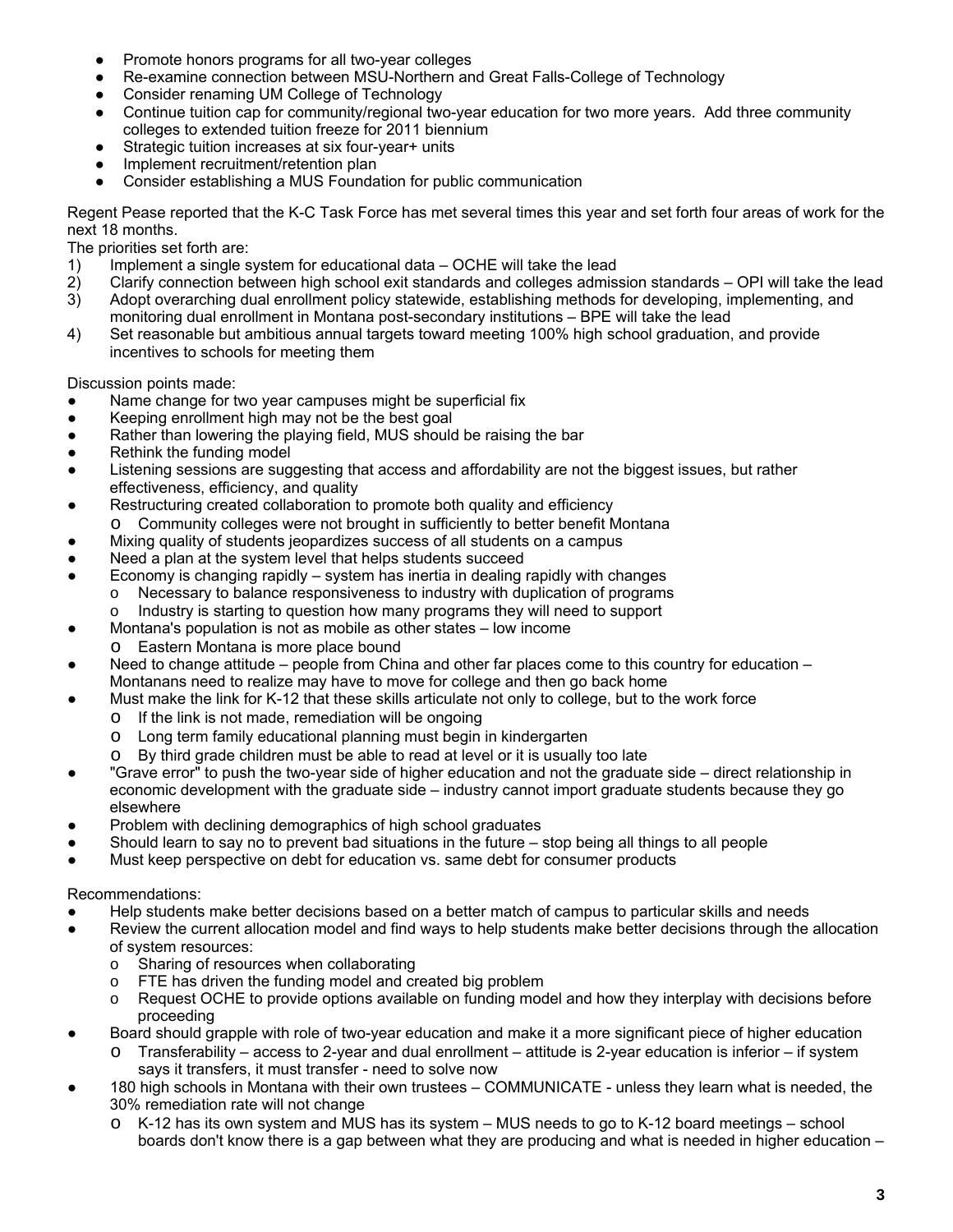should not need to be remediated in college – if high school had to pay for remediation it would change Faculty can connect with high school boards

- o Bridge courses and programs between high school and college
- o Discussion must include K-12 sector, Legislature, and the Governor's Office
- o Join ACHIEVE and American Diploma Project to align high school curriculum with college entry 30 other states have done it - then talk to all 180 high school boards
- Consider partnering with Adult Basic Education system door for many adults who want to go to college
- Ways to deal with challenge of place-bound:
	- o Distance delivery
	- o Block delivery of program taken to community
	- o Load equipment and technology in a truck to spend a specified of amount of time in a community to deliver a program – meet need and move on
- New focus could be:
	- o Participation rates of 22 45 year old sector Montana is 41<sup>st</sup> in nation for participation they don't know higher education is for them
	- o Those who did not graduate from high school or received GED
	- o College graduates with desire to obtain a new degree after several years
- Pick two or three things to work on  $-$  let the others wait

Following a 15 minute break, the meeting reconvened at 11:35.

## **STUDENT REPORTS**

The following students reported:

- Kristiny Lorett, President of ASMSU-N, and President of MAS
- Steve Olig, Vice President ASMT, for President Chris Mjelde
- Dustin Leftridge, President ASUM
- Tiffani Fehlmann, President ASMSU-B
- Tegan Molloy, President ASMSU
- Roy Tidzel, President ASMCC
- Linda Pattengale, Senator ASUM-W for Taylor Nahrgang, President

Meeting recessed at noon for lunch. Meeting reconvened at 1:10 p.m.

Commissioner Stearns announced the Governor's Award for Excellence in Performance was received by the GEAR UP team in OCHE.

# **COMMITTEE REPORTS AND ACTION**

## **Workforce, Research, and Economic Development Committee Report**

## **ACTION**

Research Agencies Equipment Funding. **ITEM -136-120-R0907**

**Motion to approve by Regent Taylor passed unanimously.** 

## **Academic and Student Affairs Committee Report**

## **Item a. of Information was taken out of order.**

## **INFORMATION**

a. Update on student loan issues.

Commissioner Stearns introduced Montana Deputy Attorney General Pam Bucy, who presented the report on the student loan industry in the state of Montana. The report is available on-line at http://www.doj.mt.gov/news/releases2007/20070927studentloansurvey.pdf.

In summary, there were no abusive practices found in Montana and Montana has a clean bill of health on this issue. Results of the formal inquiry into the student loan business in Montana:

- Other states comparators:
- The most egregious activity was kickbacks from lenders to institutions. That does not happen in Montana.
- Preferred lender lists are very limited, sometimes to one or two lenders. Others with preferred lender lists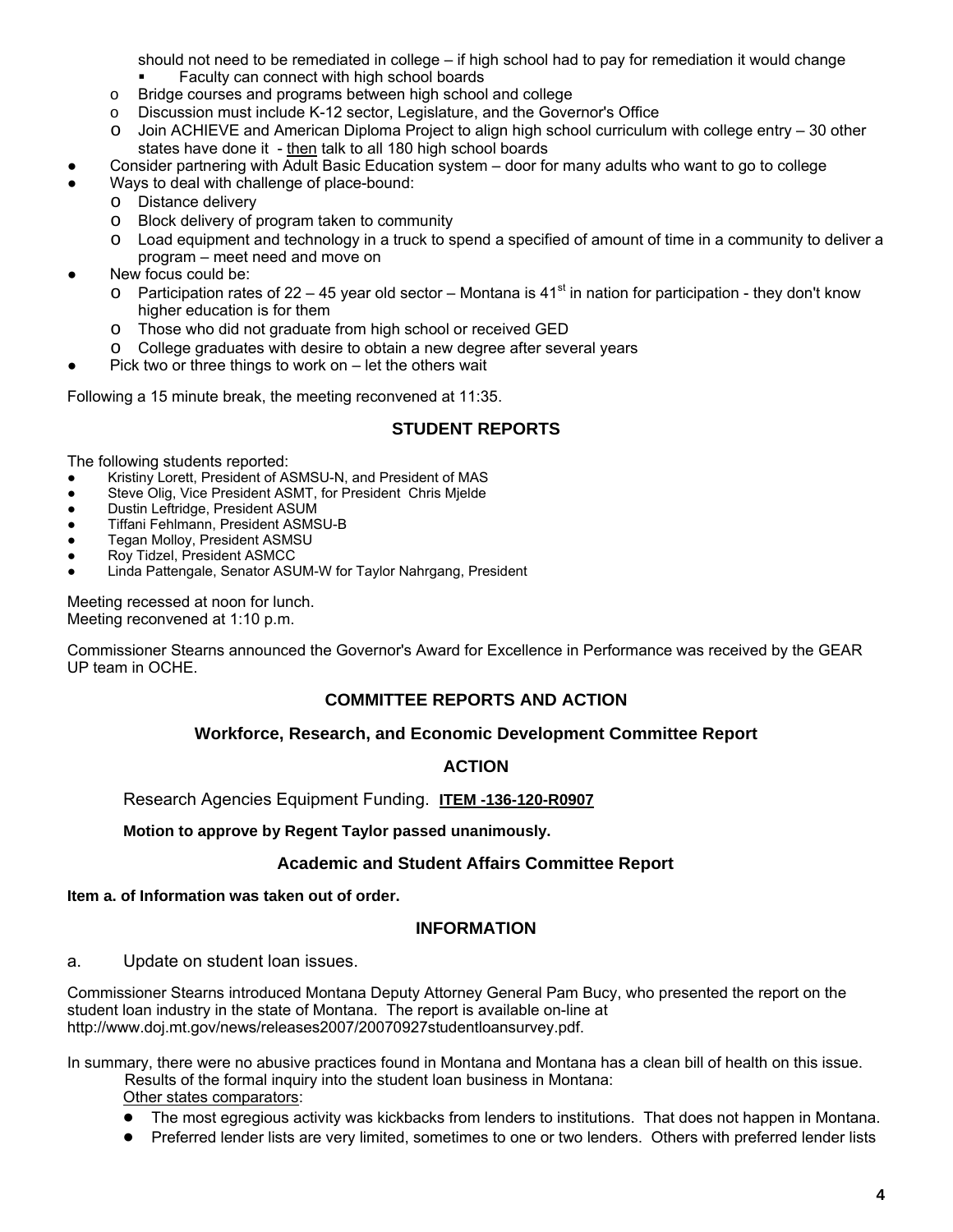that appear long actually have one lender that is set up to take all of the loans. Montana has extensive preferred lender lists with MSU-Bozeman listing 63 and UM-Missoula listing 69.

- A few financial aid officers elsewhere have such conflicts of interest as owning stock in preferred lenders, sitting on lender advisory boards, and accepting trips from preferred lenders. None of these conflicts exist in Montana.
- Lenders have sent lender personnel to staff campus financial aid offices. This does not occur in Montana.
- There were quid pro quo opportunity loans for high risk students with the loss being paid by other students through higher service fees and rates. This does not happen in Montana.

Recommendations to Montana institutions:

- Campuses should prepare comprehensive guidelines on the criteria used to add or delete lenders from the preferred list.
- Campuses should note somewhere on their web sites that students can use lenders not on the preferred list.

Pam Bucy cautioned that higher education is a small group of people in Montana which makes the risk of conflict of interest very high. All the groups are interconnected, with Regents sitting on the Boards of both SAF and MHESAC. So many hats are worn by individuals that some effort should be made to lessen the risk of losing sight of where their fiduciary responsibility belongs with each position. Efforts should be made to distinguish the roles of each group. She did find that MHESAC offers the best rates in the country to Montana students.

The Commissioner will provide the Regents with a report on the fiscal responsibility the Board holds for SAF and MGSLP.

Bruce Marks, Director of MGSLP, reported that due to federal changes, revenue for lenders will be reduced, but Pell Grants are going up. Their loan default rate has recently dropped to 2.8%.

## **Workforce, Research, and Economic Development Committee Report**

## **CONTINUED**

## **INFORMATION**

a. Strategic Directions- Emerging Trends & Issues Related to 2 Year Education.

Presentation made in Committee. There were no questions on this item.

b. An Historical Perspective on Two-Year Postsecondary Education in Montana: "Where Do We Go From Here?" — Prepared by Postsecondary Education Policy and Budget Subcommittee.

Presentation made in Committee. There were no questions on this item.

## c. Montana Economic and Workforce Update.

Brad Eldridge, Coordinator of Institutional Research, OCHE provided a synopsis of the state *Labor Day Report 2007* with main point being the tight labor market in Montana.

## **Academic and Student Affairs Committee Report CONTINUED**

## **ACTION**

## a. Exception to Policy 301.12, Aviation Technology, UM-Helena. **ITEM 136-103-R0907**

**Motion by Regent Hamilton to approve Item a. passed unanimously.** 

b. Compliance report on Policy 301.12, Undergraduate Degree requirements. **ITEM 136-104-R0907**

**Motion by Regent Hamilton to approve Item b. passed unanimously.** 

c. Recommendation on College Preparatory Program exemptions. **ITEM 136-106-R0907**

Regent Barrett supported this item. Regent Pease expressed concern over this item.

**Motion by Regent Hamilton to approve Item c. passed 6-1 with Regent Pease opposing.**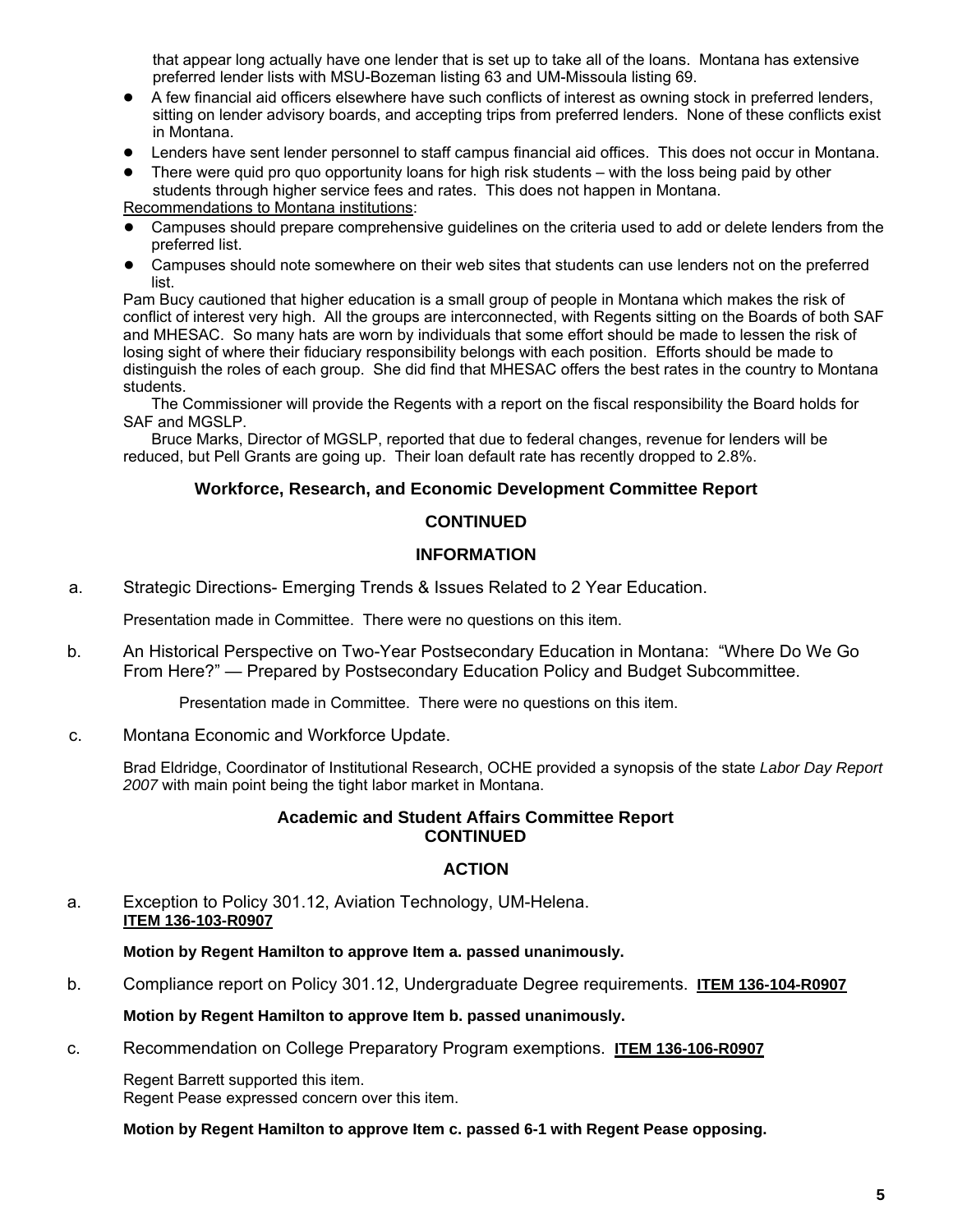# Level II Items

d. Minor in Health Communication, MSU-Billings. **ITEM 136-2701-R0707**

# **Motion by Regent Hamilton to approve Item d. passed unanimously.**

e. Certificates of Applied Science in Network Infrastructure and EMT – Intermediate 99, MSU-Great Falls COT. **ITEM 136-2851-R0707**

**Motion by Regent Hamilton to approve Item e. passed unanimously.** 

f. Bachelor of Science in Athletic Training, UM-Missoula. **ITEM 136-1002-R0707**

**Motion by Regent Hamilton to approve Item f. passed unanimously.** 

g. Department of Educational Leadership and Department of Counselor Education, UM-Missoula. **ITEM 136-1003-R0707**

# **Motion by Regent Hamilton to approve Item g. passed unanimously.**

h. Montana Center for Work Physiology and Exercise Metabolism, UM-Missoula. **ITEM 136-1004-R0707**

# **Motion by Regent Hamilton to approve Item h. passed unanimously.**

i. The College of Letters, Sciences, and Professional Studies, Montana Tech-UM. **ITEM 136-1503- R0707**

# **Motion by Regent Hamilton to approve Item i. passed unanimously.**

j. Certificates of Applied Science in Bookkeeping, Small Business Entrepreneurship Technology, Computer Assistant, Carpentry, Machine Tool Technology, Welding Technology, and Office Assistant, UM-Helena COT. **ITEM 136-1901-R0707**

# **Motion by Regent Hamilton to approve Item j. passed unanimously.**

k. Associate of Applied Science degree in Electrical Technology, Flathead Valley Community College. **ITEM 136-301-R0707**

# **Regent Hamilton brought forward from committee a motion for approval of Item k.**

Discussion indicated:

- FVCC started working with business and industry in 1997 on this project
- They reached agreement with the Department of Labor in 2005
- Program was listed as a priority in career clusters
- FVCC obtained equipment through the competitive grant process
- This program duplicates the program at MSU-N
- FVCC already has a certification program which gets students into the workplace
- The Commissioner's office recommends against approval of this item
	- o Montana has a limited number of students
	- o These programs are equipment intensive
	- o This is an apprenticeable program
	- $\circ$  Campuses have promised repeatedly that they will not duplicate apprenticeable programs
	- o MSU-Northern broke new ground with these kinds of programs, and its creativity should be rewarded by giving its electrical program some protection
- The Regents face a paradox in responsiveness to industry versus non-duplication of programs

Public Comment:

Pat Weiss, Governor's Economic Development Office, spoke in support of the item. Mark Maki, Department of Labor, spoke in support of the item.

# **Motion to approve passed on 5-2 vote with Regents Hamilton and Taylor opposing.**

Regent Hamilton reported a student had testified before the Committee encouraging recognition of the Native American Studies minor.

Following a 10 minute break, the meeting resumed at 3:20 p.m.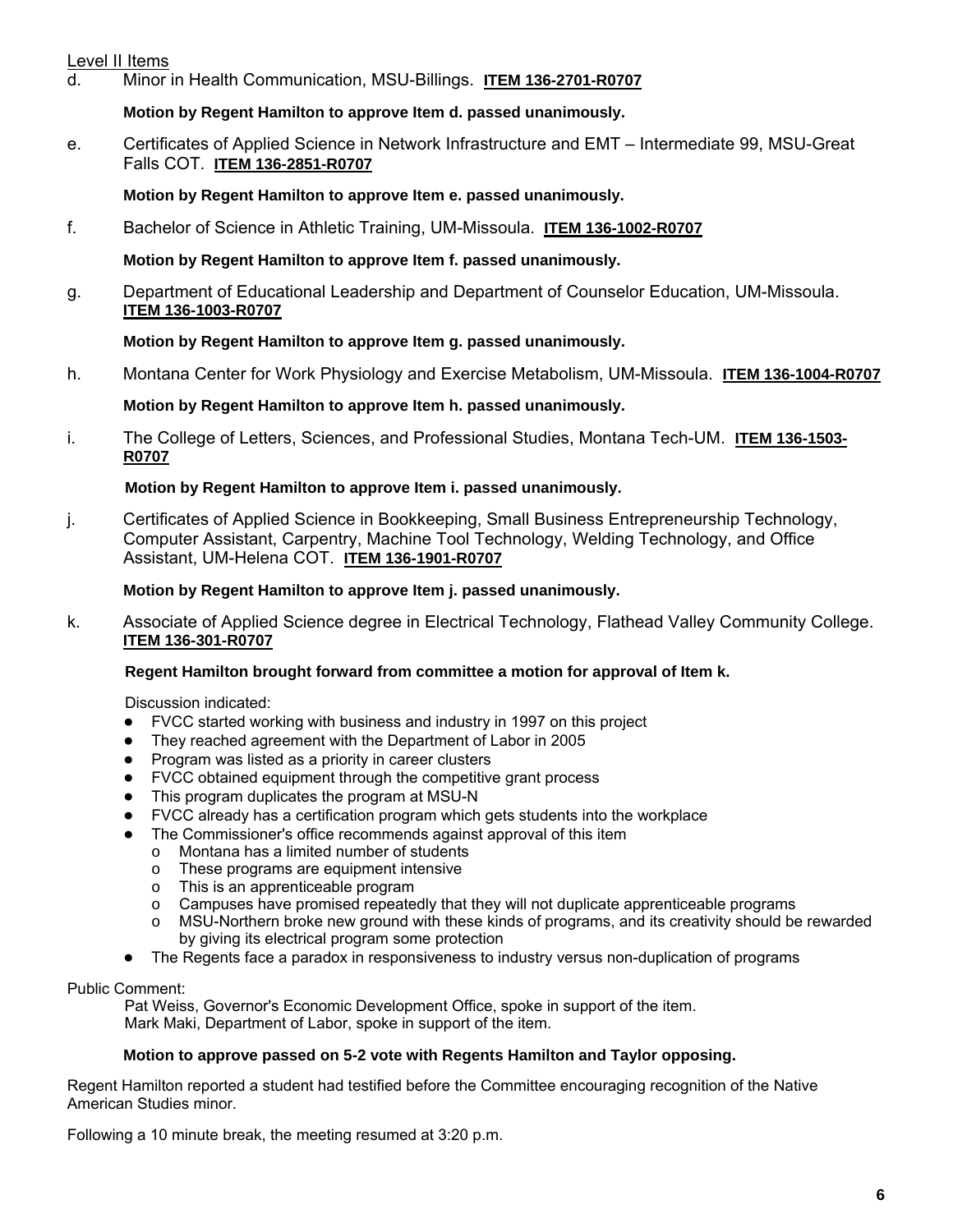## **INFORMATION continued**

b. Preview of admissions/placement/remediation policies.

The mathematics proficiency standard will be revised from 18 on the ACT to 21 or 22 on the ACT. A provisional standard will be incorporated into the policy. The mathematics proficiency standard and the writing proficiency standard comprise the new remediation policy. This package will be shared with the campuses for input, as well as the K-12 community for their information. After further revision, the policy will be brought back to the Board for approval.

c. Teacher education accreditation.

MSU-Bozeman is considering moving their teacher education program from NCATE (National Council for Accreditation of Teacher Education - http://www.ncate.org/) accrediting group to TEAC (Teacher Education Accreditation Council http://www.teac.org/), a new accrediting group. There are some concerns about the differences in standards and the effects on students. Those with concerns are urged to contact MSU-Bozeman.

d. Indian Education for All: MSU-Bozeman's recent grant.

This information will be available on MSU's website.

e. Distance education initiatives from the OCHE/campus match program.

Tom Gibson, OCHE gave an overview of his report and thanked the campuses for their efforts in on-line learning.

- f. Update on nursing programs
	- 1. Recent decisions by the State Board of Nursing. Concerns of the State Board of Nursing on the Missoula College of Technology and the Helena

College of Technology campuses for the 2 year RN programs based on the model nursing curriculum: No qualified Director of nursing in place

- 
- Requisite number of, and qualifications for nursing faculty
- Missoula given go ahead by State Board
- Helena postponed its program for a year
- State board may have concerns with model curriculum
- 2. Report on Practical Nursing at Flathead Valley Community College.

Approval of FVCC PN curriculum in January was conditional due to three of their pre-nursing courses in the program being out of compliance with the model curriculum. They were to return to this meeting to show they are now in compliance. However, based on discussions they are still out of compliance and need to work with OCHE to get in compliance.

## **CONSENT**

Level I memorandum.

## **Motion by Regent Hamilton to Accept Level I approvals passed unanimously.**

## **Staff and Compensation Committee Report**

## **ACTION**

Multiple-year contracts for non-tenure-track faculty; revise BOR Personnel Policy 711.3. **ITEM 136-105- R0907**

Committee sent this item back for revisions. It will be on the Agenda for the November 2007 meeting for Board approval.

## **INFORMATION**

Report from the Recruitment and Retention Task Force.

Kevin McRae, OCHE, provided a synopsis of the report. Recommendations of the Task Force are:

- Active salary planning in executive budgeting process
- Enhanced benefits in dependent partial tuition waiver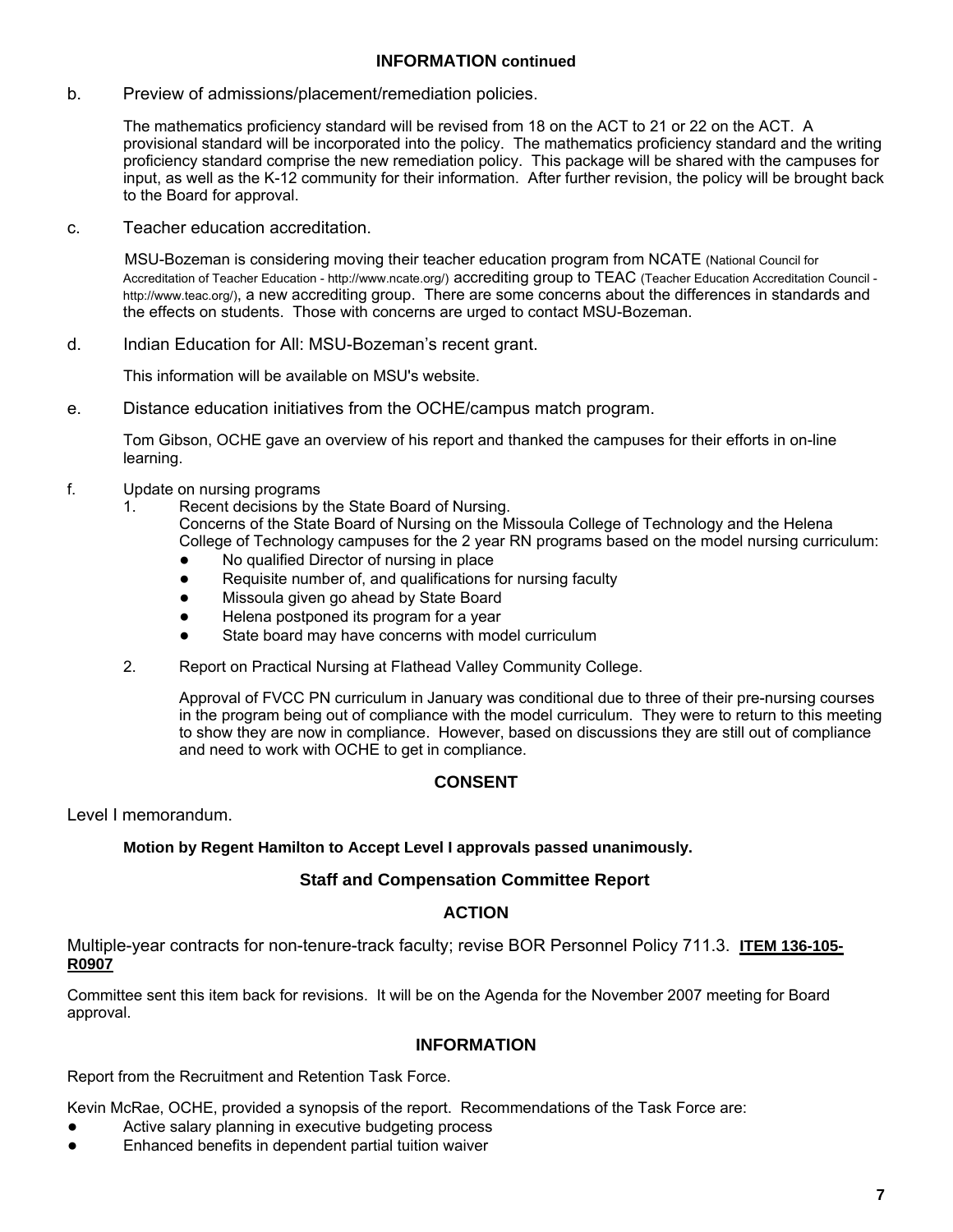- Assist with housing costs
- On-campus or near-campus child care
- Increased support of graduate programs
- Better summer session support
- Continued enhancement of employer contribution to ORP
- Faculty Start-up packages
- Merit pay
- Better conditions and contract terms for non-tenure track faculty
- Employment opportunities for qualified spouses
- Phased retirement options
- Seasonal work opportunities
- Enhanced training
- Flexible work schedules

The Recruitment and Retention Task Force unanimously agreed that the MUS needs to address retention and recruitment difficulties immediately to avoid future problems of hiring.

Regent Christian recommended starting with an incremental process to address the recommendations.

Public Comment: the following spoke in support of the recommendations in the report:

- Eric Burke, MEA-MFT
- Shannon Taylor, MSU Faculty Senate
- Sarah France, Classified Staff Council

# **CONSENT**

## Staff Items

- a. Staff: OCHE. **ITEM 136-100-R0907**
- b. Staff: UM-Missoula. **ITEM 136-1000-R0907**
- c. Professor Emeritus of Education, L. Dean Sorenson: UM-Missoula. **ITEM 136-1001-R0907**
- d. Professor Emeritus of Education and Home Economics, Audrey Peterson: UM-Missoula. **ITEM 136-1002- R0907**
- e. Professor Emeritus of Education and Home Economics, Marlene Bachmann: UM-Missoula. **ITEM 136-1003- R0907**
- f. Professor Emeritus of Forest Biometry, Hans Zuuring: UM-Missoula. **ITEM 136-1004-R0907**
- g. Professor Emeritus of Wildland Recreation Management, Stephen F. McCool: UM-Missoula. **ITEM 136-1005- R0907**
- h. Staff: Montana Tech-UM. **ITEM 136-1500-R0907**
- i. Staff: UM-Western. **ITEM 136-1600-R0907**
- j. Staff: MSU-Bozeman. **ITEM 136-2000-R0907**
- k. Staff: MSU-Billings. **ITEM 136-2700-R0907**
- l. Staff: MSU-Northern. **ITEM 136-2800-R0907**
- m. Staff: MSU-GF CoT. **ITEM 136-2850-R0907**

**Motion by Regent Christian to approve Items a. – m. passed unanimously.** 

## Labor Agreements

- a. Montana Public Employees Association. **ITEM 136-108-R0907**
- b. Printers and Communication Workers Union. **ITEM 136-109-R0907**
- c. Plumbers and Pipefitters. **ITEM 136-110-R0907**
- d. Pacific Northwest Council of Carpenters. **ITEM 136-111-R0907**
- e. Montana District Council of Laborers. **ITEM 136-112-R0907**
- f. International Brotherhood of Electrical Workers. **ITEM 136-113-R0907**
- g. Maintenance Painters Union. **ITEM 136-114-R0907**
- h. AFSCME (Miles City). **ITEM 136-115-R0907**
- i. Vocational Technical Educators of Montana. **ITEM 136-116-R0907**
- j. Operating Engineers (Bozeman motor pool). **ITEM 136-117-R0907**
- k. MSU–Billings Faculty. **ITEM 136-118-R0907**

# **Motion by Regent Christian to approve Items a. – k. passed unanimously.**

## **Administrative, Budget, and Audit Oversight Committee Report**

Regent Barrett indicated the combined system budget which would be considered the following day is in the amount of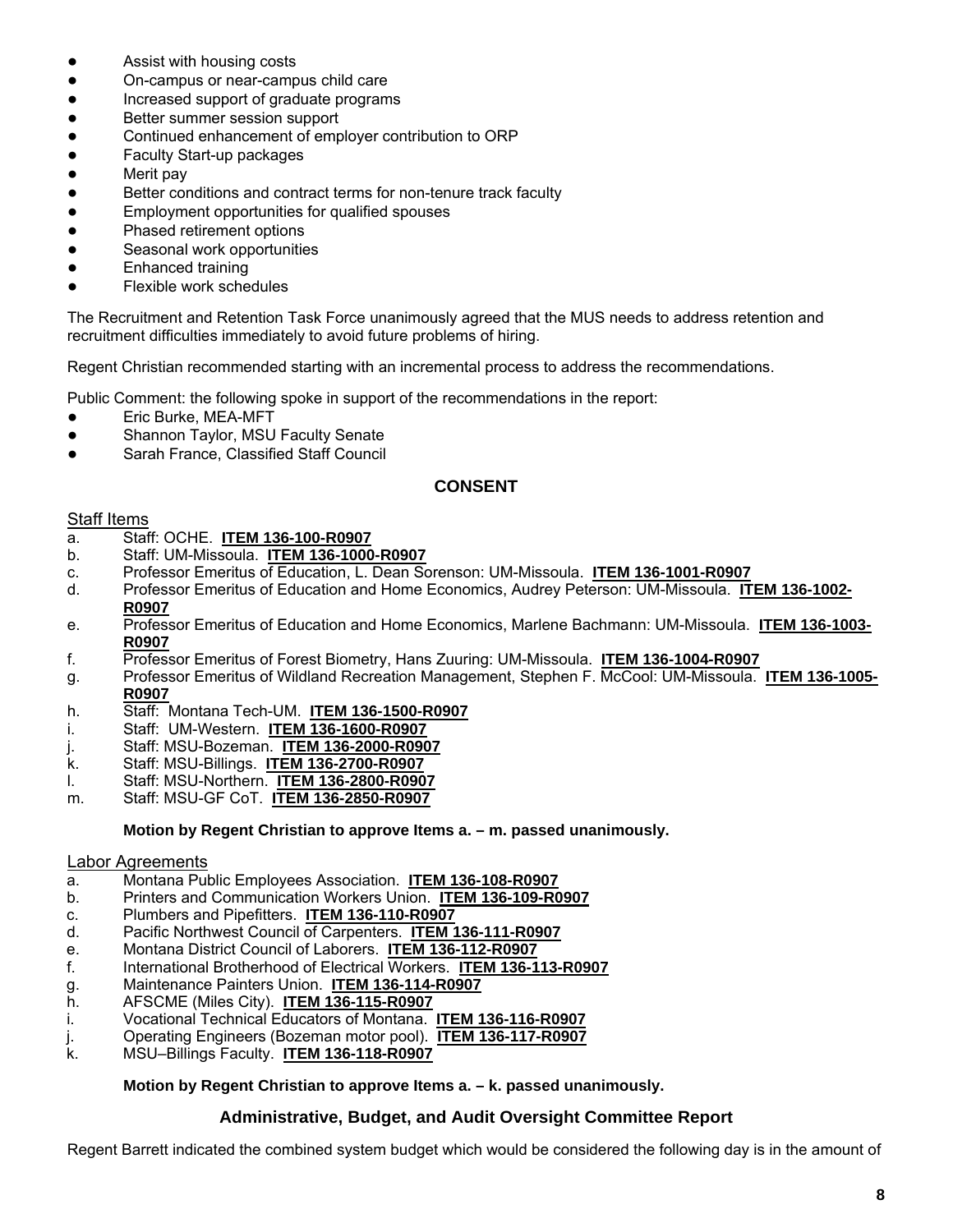\$1.18 billion, which is a \$60 million increase over the previous year. The state portion of the budget accounts for \$200 million of the \$1.18 billion. The University System leverages state funds five times in order to operate. The system serves a head count of 40,000 to 50,000 students and employs a head count of about 10,000.

a. Office Building Lease for Grant Funded Programs; MSU-Bozeman **ITEM 136-2001-R0907**

## **Motion by Regent Barrett to approve Item a. passed unanimously.**

b. Short Term Loans for Continuation of Multi-Year IT Infrastructure Replacement Plan; MSU-Bozeman. **ITEM 136-2003-R0907**

## **Motion by Regent Barrett to approve Item b. passed unanimously.**

c. Campus Parking Permit System; UM-Helena. **ITEM 136-1901-R0907**

## **Motion by Regent Barrett to approve Item c. passed unanimously.**

d. College Savings Bank InvestorSure CD. **ITEM 136-102-R0907**

Regent Buchanan expressed reservations about using this type of investment tool.

## **Motion by Regent Barrett to approve Item d. passed 6-1 with Regent Taylor opposing.**

e. Governor's Postsecondary Scholarship Program, Policy 501.3. **ITEM 136-101-R0907**

## **Motion by Regent Barrett to approve Item e. passed unanimously.**

f. Annual Tuition and Fees for eLearning, Policy 940.20. **ITEM 136-119-R0907**

Public Comment: Unnamed student supported the item. Regent Taylor requested a report from the campuses in the fall of 2008.

#### **Motion by Regent Barrett to approve Item f. passed unanimously.**

g. Exchange of Lots Adjacent to the North Campus; Montana Tech-UM. **ITEM 136-1502-R0907**

**Motion by Regent Barrett to approve Item g. passed unanimously.** 

## **INFORMATION**

- a. Audit Reports. An audit report in OCHE will be forthcoming at the November 2007 meeting.
- b. Montana University Research and Education Network.

The last Legislative session provided funding for dark fiber acquisition by the University System. Certain definitions limited the use of this fiber and rather than compromise the University System, they probably will not use the funding, and will review other funding sources.

- c. Response to Report from Agriculture Review Panel; MSU-Bozeman.
	- Long term issues
	- MSU agreed with recommendations except for a specific lobbyist for agencies
	- One recommendation is for OCHE to address the overhead costs

The Board will re-address this item at the November 2007 meeting.

d. FYE 2007 Negative Fund Balances Report – Frieda Houser, OCHE.

Deferred to Friday morning Budget discussions.

e. FYE 2007 Outstanding Debt Report.

The system is in an appropriate position on payback sources for outstanding debt. The committee accepted the report.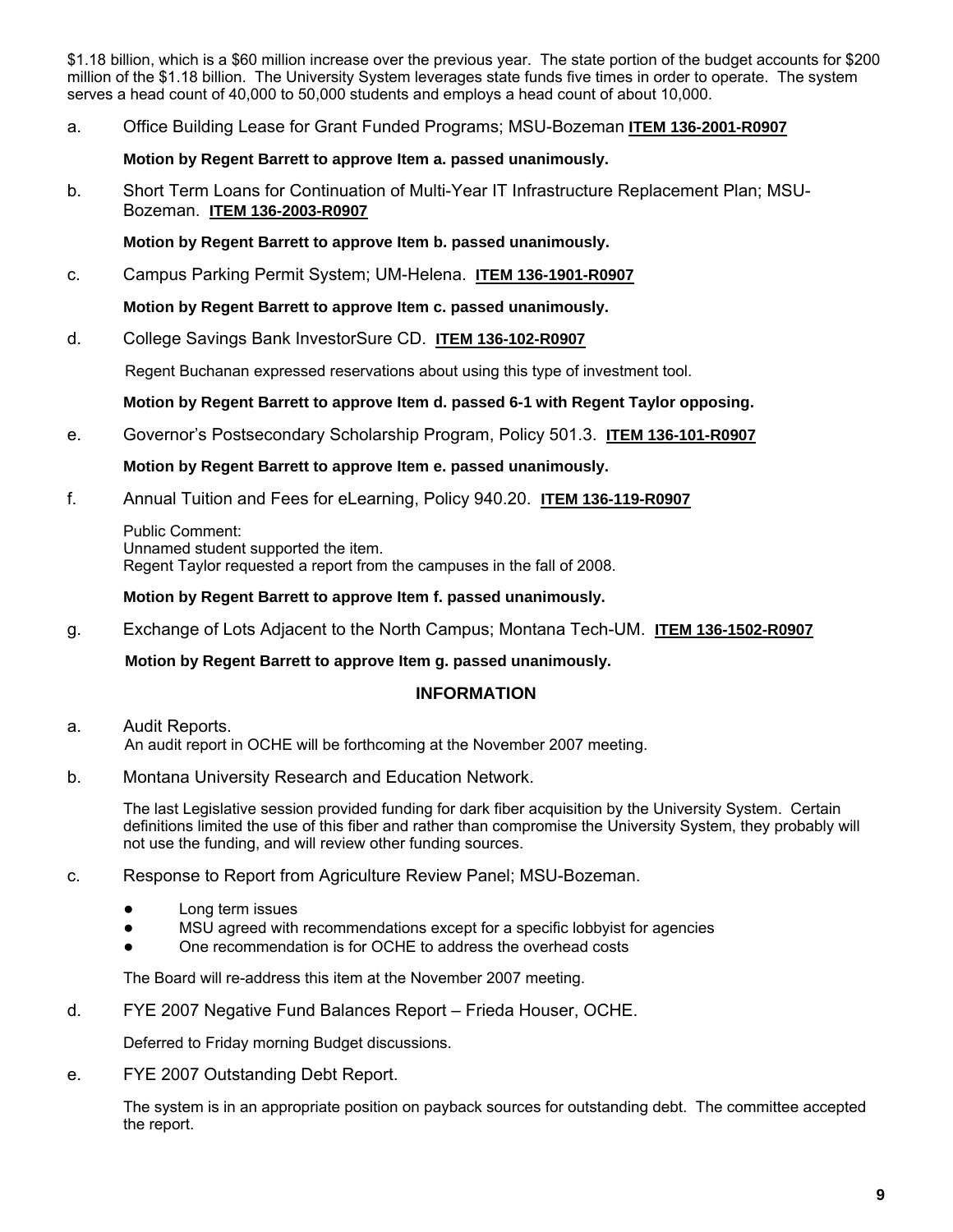f. South Campus Master Plan; UM-Missoula – President Dennison, UM.

Regent Barrett summarized the process UM followed on this plan. There were several opportunities for the community members to comment and make recommendations in the process. This item will come back to the board at the November meeting for approval.

The Presentation will be sent to all Regents by President Dennison.

g. Campus Peer Comparative Information.

This information will be sent to all Regents by Mick Robinson, OCHE.

#### **CONSENT**

- a. Foundation Operating Agreement; UM-Western. **ITEM 136-1601-R0907**
- b. Expend Reverted Appropriations; UM-Western. **ITEM 136-1602-R0907**
- c. Student Computer Fee Allocation; MSU-Great Falls. **ITEM 136-2851-R0907**
- d. Student Equipment Fee Allocation; MSU-Great Falls. **ITEM 136-2852-R0907**
- e. Construct "Think Tank" Coffee Shop; UM-Missoula. **ITEM 136-1007-R0907**
- f. Data Center Remodel Project; Montana Tech-UM. **ITEM 136-1501-R0907**

**Motion by Regent Barrett to approve Items a. – f. passed unanimously.** 

#### **Public Comment**

There was no public comment.

The meeting recessed at 4:50 p.m.

## **Friday, September 21, 2007**

The meeting convened at 8:35 a.m.

a. MUS Financial Data Warehouse Presentation.

Mick Robinson, OCHE on behalf of the Board of Regents, awarded Certificates of Appreciation to the following individuals who worked long and hard on the development of the Data Warehouse.

| <b>MSU-Bozeman</b>  |
|---------------------|
| Kathy Attebury      |
| Sheron McIlhattan   |
| Kevin Ward          |
|                     |
| Montana Tech of UM  |
|                     |
| Marlene McMillan    |
|                     |
| <b>MSU-Billings</b> |
| LeAnne Anderson     |
|                     |
|                     |
|                     |

Rosi Keller, UM-Missoula demonstrated the Data Warehouse, highlighting its capabilities. Among its many tools, are a handbook that outlines commonality with a search function, and rapid creation of reports based on any number of criteria.

b. Operating Budget Presentation and Approval.

Mick Robinson, OCHE advised the operating budgets before the Board for approval are in the amount of \$1.18 billion. Frieda Houser, OCHE, the Community Colleges, and System Campuses presented their budgets.

- Due to changes at federal level, GSL will probably lose \$1 mil in revenue each year beginning October 2007
- MUS owns 66% of all state facilities and deferred maintenance is under-funded
- Unemployment Insurance has increased 80% over the past several years (30% during the past year) due